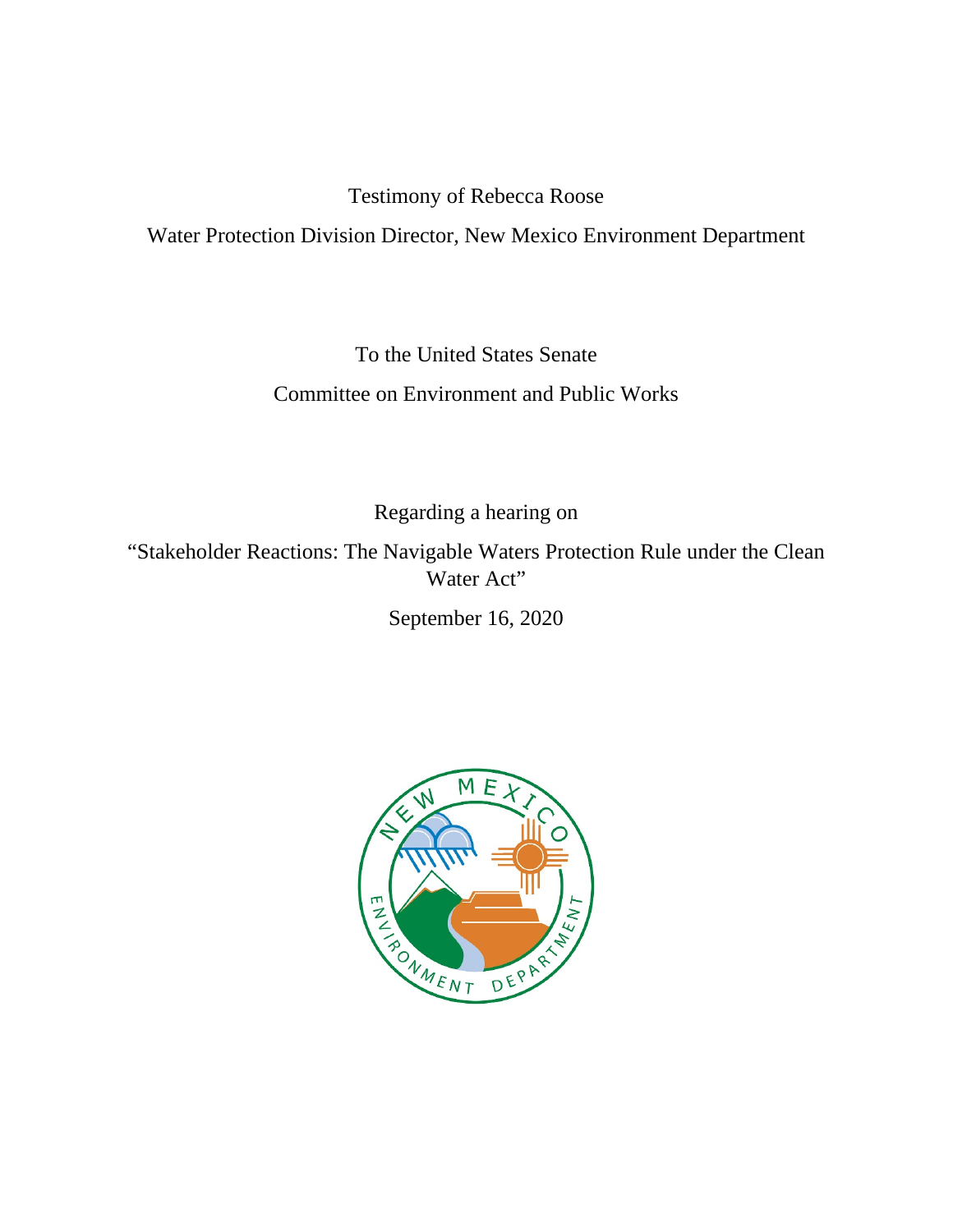Mr. Chairman, Ranking Member Carper, members of the Committee, my name is Rebecca Roose and I currently serve the State of New Mexico as Director of the Water Protection Division at the New Mexico Environment Department. The Environment Department certifies federal Clean Water Act (CWA) permits issued in New Mexico and has primary responsibility for implementing the activities of the New Mexico Water Quality Control Commission, which is the state water pollution control agency for purposes of the CWA. I appreciate the opportunity to provide testimony today on the impact of the Navigable Waters Protection Rule (NWPR) in New Mexico. My testimony draws on my nearly 15 years of experience implementing the CWA at the state and federal level.

My testimony focuses on three primary issues related to the new definition of Waters of the United States (WOTUS) that was finalized by the Environmental Protection Agency (EPA) and Army Corps of Engineers (ACE) (collectively the "Agencies") and took effect earlier this year: 1) New Mexico's rivers, streams, lakes and wetlands are at risk like never before; 2) the NWPR and its implementation by the Agencies leave a huge regulatory gap in New Mexico; and 3) the NWPR and its implementation by the Agencies fail to deliver on the promise of regulatory certainty and will hurt state and local economies. The stakes in New Mexico are incredibly high as we look to mitigate the of loss of CWA protections for the majority of surface waters, which are relied upon by New Mexicans for drinking water, cultural uses and economic vitality.

## **THE NWPR'S HARM TO NEW MEXICO WATERS**

New Mexico is home to high mountains, expansive plains and plateaus, river gorges, and broad valleys. Land surface elevations in New Mexico vary from just under 3,000 feet above sea level at the Texas border to just over 13,000 feet in the northern mountains. New Mexico is the fifth largest of the fifty states, with a total area of 121,607 square miles. Of this, approximately 34% is Federal land, 12% is State land, 10% is Native American land, and 44% is privately owned. New Mexico is also one of the driest states, averaging less than twenty inches of annual precipitation. About half of annual precipitation is received during the summer months with brief but intense, localized summer storms, commonly referred to as "monsoons." Much of the winter precipitation falls as snow in the high mountains and as snow or rain at lower elevations in more widely distributed, regional storm fronts.

Nevertheless, the State is rich with iconic rivers, such as the Rio Grande, Pecos and Gila; stream and acequia networks that support multi-generational farms; and wetlands, lakes and reservoirs that are critical for drinking water supplies, crop production, a vibrant outdoor recreation economy and interstate compact agreements. Table 1 below provides a summary of New Mexico's surface water resources.

The impact of the NWPR on CWA jurisdiction in New Mexico could not be more dramatic. In its review of the National Hydrography Dataset, the Environment Department determined that approximately 89% of the State's rivers and streams are ephemeral, 7% are perennial, and 4% are intermittent. Under the NWPR, none of the ephemeral streams are protected by the CWA. Let me be clear on this point: Nearly 90% of New Mexico's rivers and streams are left out of CWA protections even though water quality in these waterbodies is just as important today as it was on June 21, 2020, the day before the NWPR's effective date.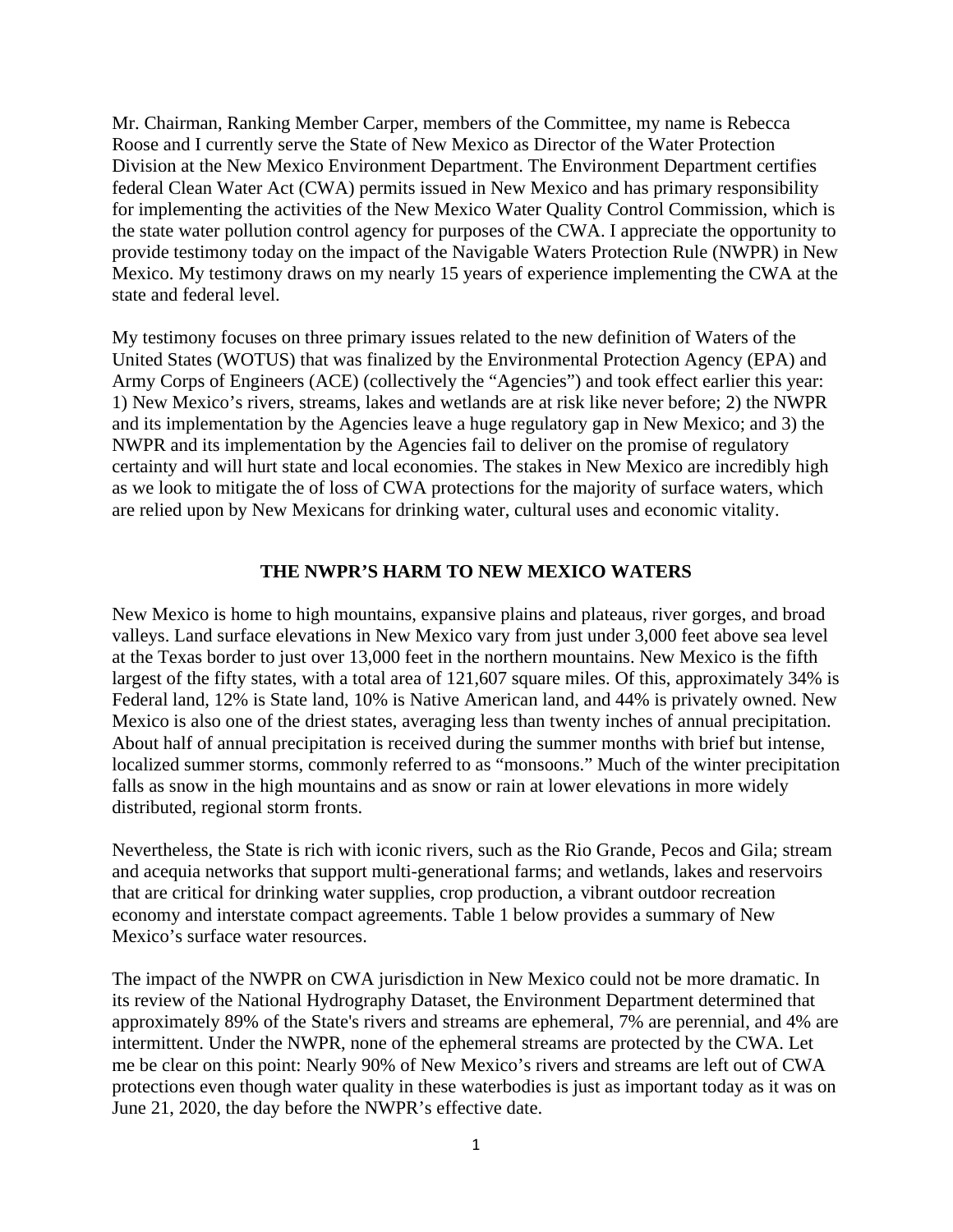| <b>Topic</b>                                             | <b>Value</b>  |
|----------------------------------------------------------|---------------|
| State population                                         | 2,096,829     |
| Population dependent on surface water for drinking water | 878,765       |
| State surface area                                       | 121,607 mi    |
| Total miles of perennial non-tribal rivers/streams       | $6,362$ miles |
| Total miles of non-perennial non-tribal rivers/streams   | 88,810 miles  |
| Number of significant public lakes/reservoirs            | 196           |
| Acres of significant public lakes/reservoirs             | 89,042 acres  |
| Acres of freshwater wetlands                             | 845,213 acres |

|  | Table 1. Summary of New Mexico's Surface Water Resources |
|--|----------------------------------------------------------|
|--|----------------------------------------------------------|

Science clearly demonstrates that ephemeral waters are ecologically and hydrologically significant in the arid southwestern United States. Ephemeral streams are the capillaries of watersheds, recharging aquifers and delivering water downstream for aquatic life, wildlife, and human use. Ephemeral streams may be the headwaters or major tributaries of perennial streams in New Mexico. Over time, pollutant discharges unregulated under CWA Section 402 and development activities unregulated under CWA Section 404 as a result of the NPWR will adversely impact downstream water quality in waters that are jurisdictional. For example, in New Mexico, ephemeral tributaries contribute up to 76% of the stormflow in the Rio Grande after a storm event. Where pollutants can be mobilized, ephemeral stormflows will deliver the pollutants to downstream waters, such as the Rio Grande. The cumulative impacts of these nonjurisdictional ephemeral stormflows will be detrimental to downstream water quality and threaten human health and the environment. This hydrologic and ecologic connection between ephemeral waters and downstream NWPR jurisdictional waters is well-established in EPA's own scientific record, which the Agencies flatly ignored in the final rule that excludes all ephemeral streams from the definition of WOTUS.

Ephemeral flows need CWA protection because when they are functioning properly they provide important hydrologic connections across the landscape and across geopolitical boundaries; they dissipate stream energy during high flow events to reduce erosion, thus improving water quality; they recharge aquifers where water can be stored for current and future drinking water supplies; they transport, store and deposit sediment to help maintain floodplains; they transport, store and cycle nutrients for vegetation, wildlife and aquatic life; and they support and provide migration corridors. Given the distribution of ephemeral streams in New Mexico (89% of streams) and their important hydrological and ecological functions, cumulative impacts of ephemeral streams throughout a watershed must be considered in order to protect and maintain water quality and watershed health. Indiscriminately removing protections from ephemeral streams degrades water quality in the watershed and, most notably, the jurisdictional waters that they feed.

The NWPR also results in the loss of many wetlands in New Mexico. Saint Mary's University of Minnesota's Geospatial Services, with input from the Environment Department, created a model to evaluate the extent of federally protected wetlands and other surface waters in the Cimarron River Watershed located in northeastern New Mexico.<sup>[1](#page-2-0)</sup> The results of this case study show that

<span id="page-2-0"></span><sup>&</sup>lt;sup>1</sup> For details of the Saint Mary's University of Minnesota model, visit [https://www.arcgis.com/apps/Cascade/index.html?appid=f3de6b30c0454c15ac9d3d881f18ae33.](https://www.arcgis.com/apps/Cascade/index.html?appid=f3de6b30c0454c15ac9d3d881f18ae33)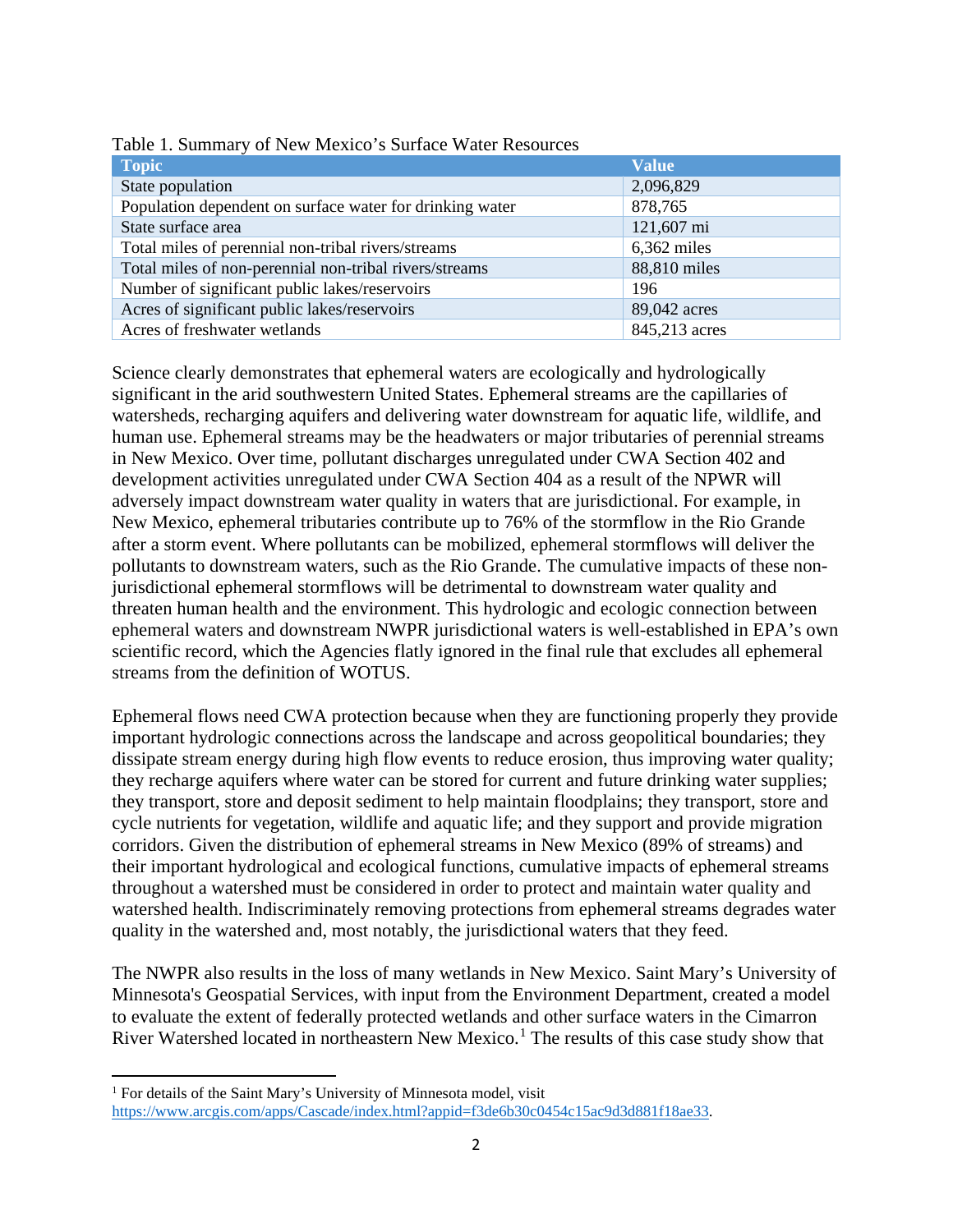by narrowing the scope of federal jurisdiction, the number of wetlands protected by the CWA is substantially decreased, likely leading to a loss of benefits provided by wetlands such as flood control and attenuation, pollution control, wildlife habitat, and recreation. The Cimarron River Watershed is known for its special trout waters, cross country and downhill skiing, boating, ice fishing, and other recreational opportunities that contribute to an important outdoor recreation economy for the communities in and near the watershed. Depending on how the WOTUS definition in the NWPR is applied, 20-70% of the wetlands in the Cimarron River Watershed lose federal protections, threatening the livelihoods of these small, rural towns.

Because of the ephemeral exemption and new definition of "adjacent wetland," the NWPR creates a significant gap in regulation under CWA Section 402 general permits (i.e., construction and industrial stormwater discharges) and CWA Section 404 dredge and fill permits in ephemeral streams and non-abutting wetlands. The Agencies considered the potential effect of the NWPR on issuance of CWA Section 402 permits for stormwater from construction activities. Overall, the Agencies concluded that the ephemeral exemption would likely change circumstances in arid and semi-arid states where many streams are ephemeral, and CWA protections would be removed from the vast majority of waters in these states.<sup>[2](#page-3-0)</sup> The water quality impacts associated with construction and development activities are well-known and firmly established in the scientific record. Besides excess sediment, which can smother bottom-dwelling organisms, fill deep pools that are critical refugia during summer and drought, and clog or injure gills of fish, stormwater carries other harmful pollutants. Construction, industrial, and urban sites generate pollutants such as phosphorus and nitrogen from the application of fertilizer, bacteria, various metals (arsenic, cadmium, chromium, copper, zinc), acidic wastewaters, pesticides, phenols, paints, solvents, phthalates, petroleum products, and solid wastes that attach to sediment and/or get washed into streams and wetlands during overland stormflows. Sediment loading rates from construction sites are typically 10 to 20 times that of agricultural lands and 1000 to 2000 times that of forest lands. Even a small amount of construction or industrial activity can have a significant negative impact on water quality in localized areas if permits are not required and proper management practices are not implemented to reduce or eliminate pollutants in stormwater. New Mexico has over 1000 facilities covered by CWA stormwater general permits. As a result of the NWPR, we estimate that 25-45% of these facilities are no longer subject to federal stormwater management requirements and, as I explain below, the State does not have an established program to promptly ensure the requisite protections in lieu of EPA and ACE permits.

The NWPR also creates a significant gap in regulation of individual permits issued by EPA under CWA Section 402 in New Mexico. The Agencies did not sufficiently consider the potential effect of the NWPR on issuance of CWA Section 402 individual permits for discharges to ephemeral or other non-jurisdictional waters under the NWPR. New Mexico currently has 115 individual, EPA-issued NPDES permits in the State, including permits issued in Indian Country. Under the NWPR, Environment Department experts estimate that approximately 50% of these current permittees will no longer be required to obtain an NPDES permit because they discharge to receiving streams that are not within the new narrow WOTUS definition. Examples of facilities in New Mexico that discharge to NWPR non-jurisdictional waters include: municipal

<span id="page-3-0"></span><sup>2</sup> *Economic Analysis for the Navigable Waters Protection Rule: Definition of "Waters of the United States."* U.S. Environmental Protection Agency and Department of the Army (January 22, 2020).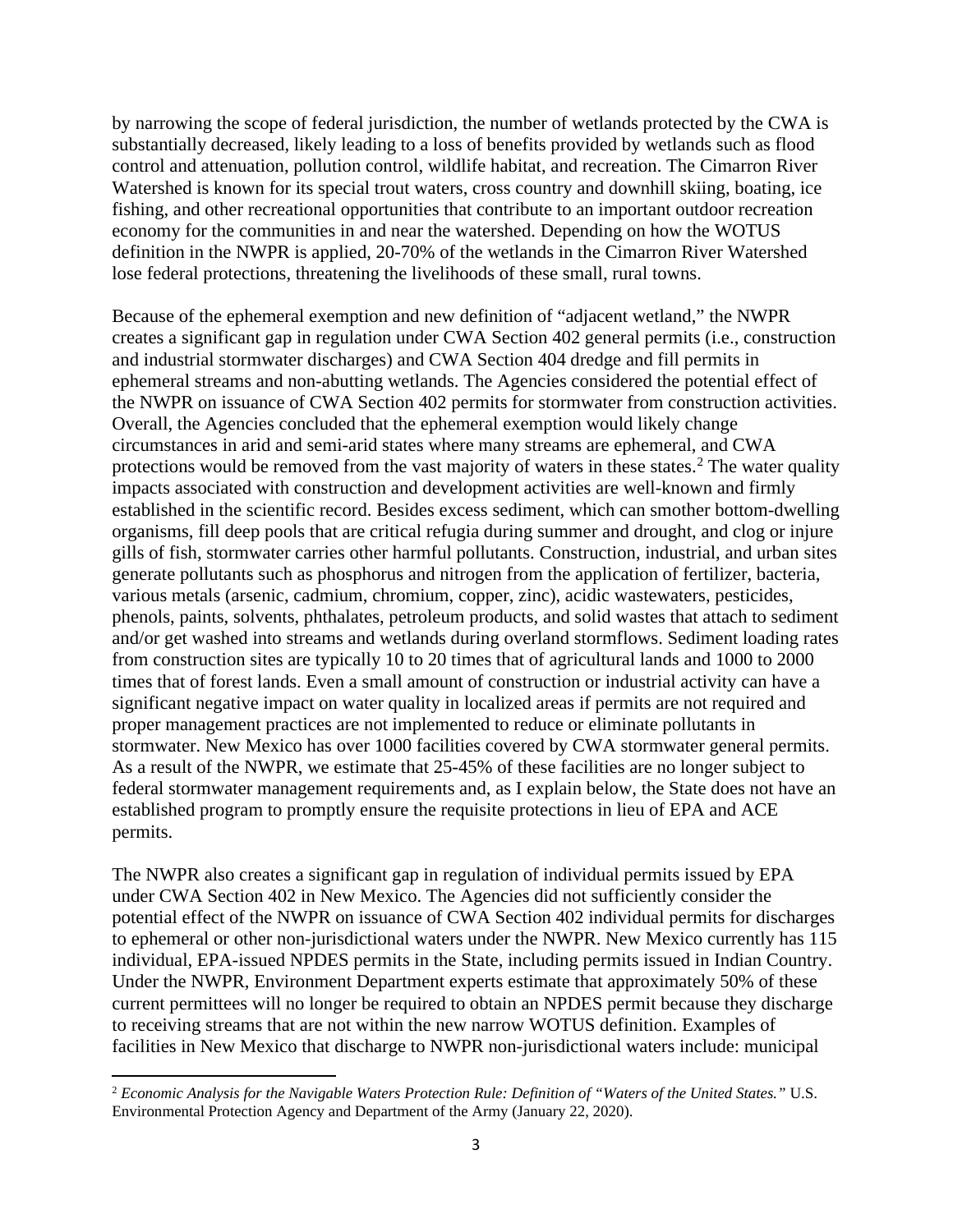and private domestic wastewater treatment plants; tribal and Bureau of Indian Affairs wastewater treatment plants; multiple types of mines, both active and in reclamation (coal, uranium, cement, rock, minerals and metals); national laboratories and other federal facilities; fish hatcheries; and oilfield sanitary waste treatment plants. Eliminating CWA protections and federal regulation of these dischargers degrades water quality of ephemeral receiving streams as well as the downstream Traditional Navigable Waters (TNWs) and other jurisdictional waters that they feed.

Three specific examples of NWPR impacts follow:

**The Rio Grande.** Tijeras Arroyo presents an example of the devastating effects of the NWPR on water quality. This waterway winds for 26 miles from its headwaters in the Sandia and Manzano Mountains east of Albuquerque, New Mexico through developed and undeveloped areas of Albuquerque in the foothills, including Kirtland Air Force Base, before entering the Rio Grande. The waterway is perennial in the headwaters but is ephemeral for 11 miles as it flows out of the mountains and into the Rio Grande. Tijeras Arroyo is a major tributary of the Rio Grande in the Albuquerque area and carries stormwater, and any pollutants mobilized by stormwater, to the Rio Grande during significant rain events, but maybe not in a "typical year" as defined in the NWPR. It is the subject of (1) a Watershed Restoration Action Strategy under CWA Section 319 to address excess *E. coli* bacteria and sedimentation through stormwater management and erosion controls; (2) a Total Maximum Daily Load (TMDL) under CWA Section 303(d) to reduce watershed nutrient loading during both low-flow and high-flow events; and (3) federal permits including several CWA Section 404 permits, an individual CWA Section 402 NPDES permit for Kirtland Air Force Base, and the Municipal Separate Storm Sewer System (MS4) permit for the Albuquerque-Bernalillo County area under CWA Section 402. These various permits and requirements limit and/or monitor the discharge of the following pollutants into Tijeras Arroyo: nitrate-nitrogen, ammonia-nitrogen, total nitrogen, total phosphorus, *E. coli* bacteria, sediment, ethylene dibromide (EDB), heptachlor, per- and polyfluoroalkyl substances (PFAS), total residual chlorine, total suspended solids, biological oxygen demand, and oil and grease. In addition, the Rio Grande downstream of Tijeras Arroyo is impaired for *E. coli* bacteria, polychlorinated biphenyls (PCBs) in fish tissue, and dissolved oxygen. Tijeras Arroyo was jurisdictional under the 1980s regulations and the 2008 *Rapanos* Guidance but is not jurisdictional under the NWPR. Surface water quality is also a major concern for the two acequia associations in the Tijeras watershed and the Pueblo of Isleta, which is downstream of Tijeras Arroyo and the City of Albuquerque. Under the NWPR, these CWA protections (e.g., *E. coli* strategy, TMDL, NPDES permits) are not enforceable as is. Depending on how the NWPR is implemented, they will either be modified to move the point of discharge to a jurisdictional water and consequently change the limitations and requirements, or they will be terminated.

**The Pecos River and Rio Ruidoso.** The Rio Hondo Watershed in south-central New Mexico is yet another example of the irreparable harm the NWPR will have on New Mexico. As the perennial headwaters of the Rio Ruidoso and Rio Bonito flow downstream, they become interrupted and eventually go underground along several ephemeral segments. Because the ephemeral segments are substantially long (over 50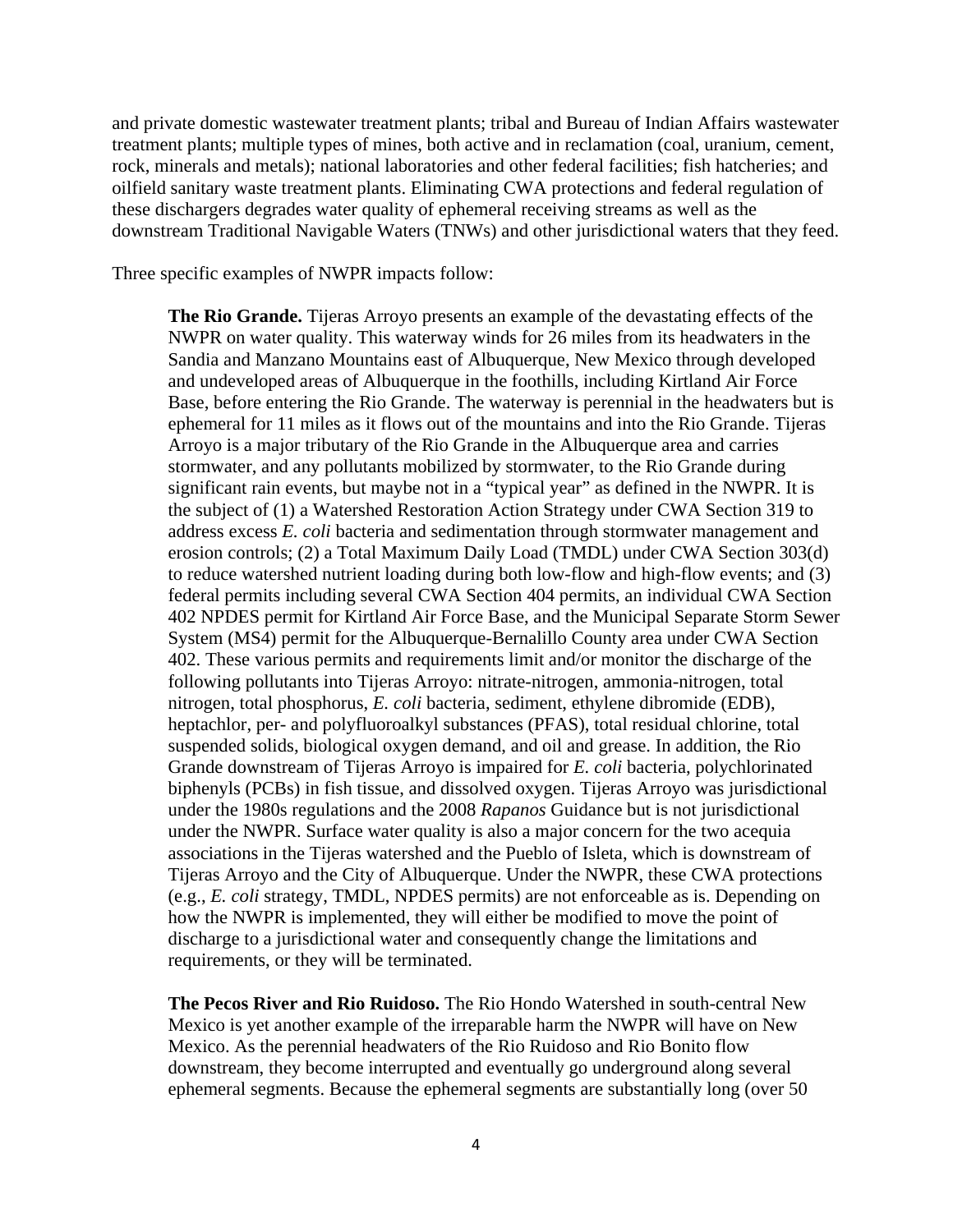miles), it is highly unlikely that the Rio Ruidoso, Rio Bonito or upstream portions of the Rio Hondo have a surface connection to the Pecos River (a jurisdictional water) in a "typical year." Therefore, everything upstream of these ephemeral breaks/segments is considered non-jurisdictional under the NWPR. In this watershed there are several facilities discharging to the river, including the Village of Ruidoso Regional Wastewater Treatment Plant and the Ruidoso Downs Race Track. The Rio Ruidoso already exceeds water quality standards for total nitrogen and total phosphorus, two pollutants that are currently controlled by NPDES permits. Historically, excess nitrogen and phosphorus have negatively impacted downstream irrigation uses, hurting family farms. Further, construction and industrial sites are no longer required to obtain NPDES permit coverage for their stormwater discharges. This means industrial facilities and construction sites could discharge pollutants into the river without consequence under federal law. Loss of federal pollution control for the Rio Ruidoso will result in polluted water conveyed to local farms via the 82 acequias, or community ditches, in this area. Acequias have important historical and cultural value in New Mexico, with many dating to the  $17<sup>th</sup>$  and 18<sup>th</sup> Centuries, and provide essential water for agriculture. Public health and the environment are directly impacted by the NWPR and unregulated pollutant discharges in the Rio Hondo Watershed.

**The Gila River.** Another example of the NWPR's harm and regulatory uncertainty is the Gila River, which originates in the Nation's first designated wilderness area (the Gila National Wilderness) and is the last major wild and free-flowing river in New Mexico. The Gila River supports a remarkable abundance of aquatic life and wildlife, provides significant economic value to the region through plentiful outdoor recreation opportunities, and is culturally important to indigenous peoples whose ancestors have lived in southwestern New Mexico for thousands of years. Under prior definitions of WOTUS, the Gila River was covered by the CWA because it is an interstate water, flowing from New Mexico into Arizona. Some segments of the Gila River in Arizona have been designated as TNWs, while the Gila River in New Mexico is designated through an Approved Jurisdictional Determination through 2023. New Mexico's Gila River was named by American Rivers as the country's most endangered river in 2019 because of threats from water diversions and climate change.<sup>[3](#page-5-0)</sup> The temporary designation of the Gila River in New Mexico creates uncertainty surrounding federal protection under the CWA that did not exist prior to the NWPR and results in a precarious future for this precious resource.

The NWPR will have a profoundly adverse effect on water quality in the State. More frequent droughts and shifting precipitation patterns due to climate change result in lower water levels in rivers, lakes, and streams, leaving less water to dilute pollutants. In addition, more frequent and more powerful storms increase polluted runoff from urban and disturbed areas, which transports pollutants from the landscape to nearby waterways. These changes stress aquatic ecosystems and dramatically impact communities throughout the United States, especially in the Southwest. Community impacts include threats to public health, economic strain, and decreased quality of

<span id="page-5-0"></span><sup>&</sup>lt;sup>3</sup> See [https://www.americanrivers.org/2019/04/americas-most-endangered-rivers-of-2019-spotlights-climate-change](https://www.americanrivers.org/2019/04/americas-most-endangered-rivers-of-2019-spotlights-climate-change-threats/)[threats/.](https://www.americanrivers.org/2019/04/americas-most-endangered-rivers-of-2019-spotlights-climate-change-threats/)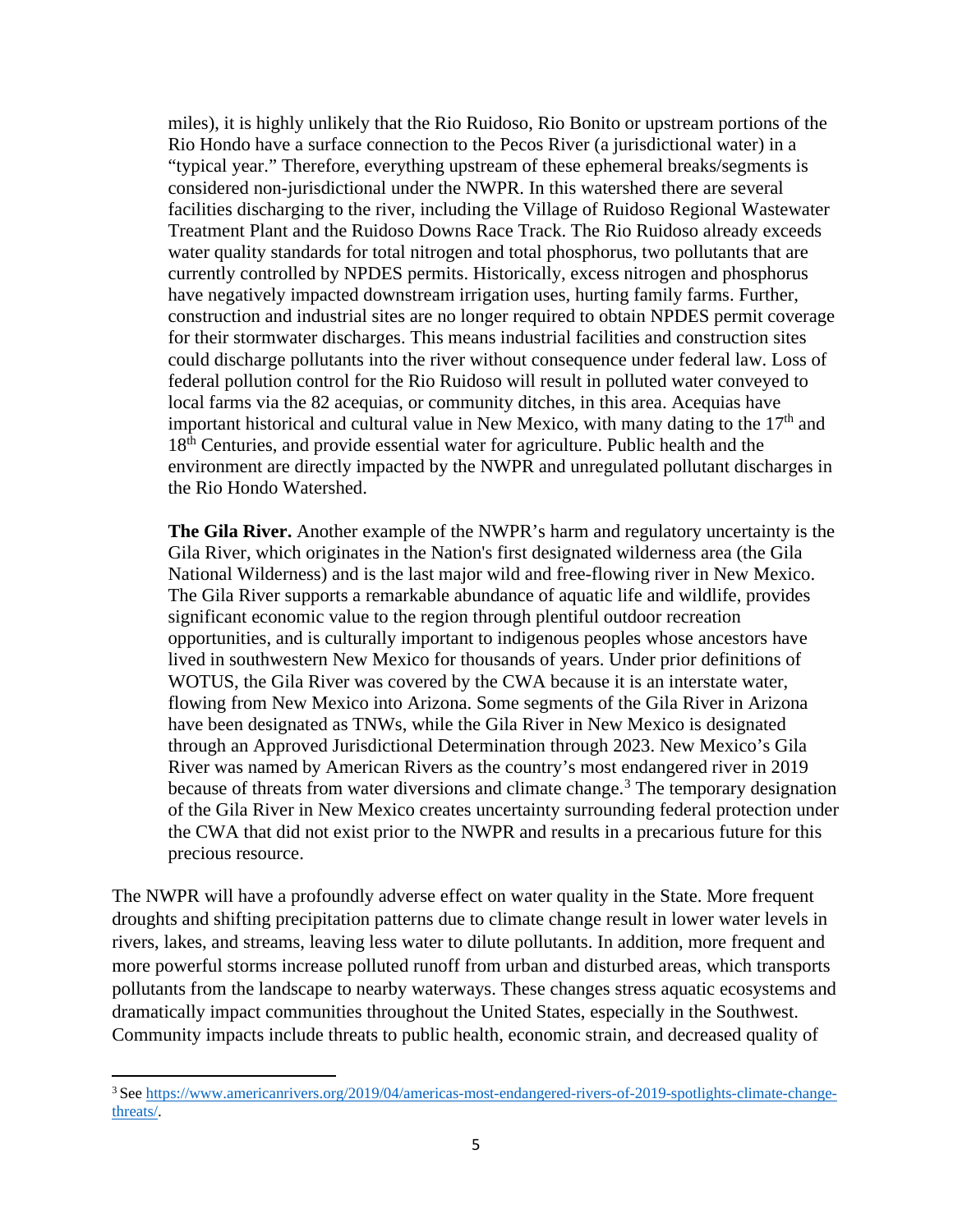life. In short, our precious surface waters are more in need of protection than ever before. The effects of climate change in New Mexico amplify the complexities of western water management and contribute to greater regulatory uncertainty surrounding CWA jurisdiction under the NWPR, as discussed further below.

## **EXISTING STATE PROGRAMS CAN'T CLOSE THE FEDERAL REGULATORY GAP**

A core argument by those in favor of the NWPR is that it "ensures that America's water protections – among the best in the world – remain strong, while giving our states and tribes the certainty to manage their waters in ways that best protect their natural resources and local economies."[4](#page-6-0) However, this promise relies on a false premise that the roll-back of federal jurisdiction will not actually weaken water quality protections at the state, tribal and local level. In some parts of the country it may be true that states and tribes will pick-up where the CWA leaves off, utilizing existing authorities to close the regulatory gap and retain the critical water quality accomplishments of the past 50 years. Meanwhile, in New Mexico and a number of other states, as well as across tribal lands, it could take years and millions of unavailable, unappropriated dollars to prevent water quality and watershed degradation as the Agencies rush to implement the NWPR coast to coast.

Furthermore, the same federal agency leaders touting the rule as maintaining strong water protections in the U.S. are simultaneously touting the rule for "accelerat[ing] critical infrastructure projects," and "ensur[ing] that land use decisions are not improperly constrained."<sup>[5](#page-6-1)</sup> These purported benefits are actually premised on an assumption that states and tribes will not close the regulatory gap. In other words, the federal agencies cannot take credit for ensuring ongoing strong protections while simultaneously celebrating the lack of those protections. Decisions by the EPA and the Army Corps of Engineers to begin implementing the narrow definition of WOTUS, regardless of a state's readiness to protect the excluded waters, further undermines the Agencies' assertions that the rule is intended to maintain strong water quality protections. In fact, the NWPR and its early implementation by the Agencies preclude ongoing protection of all surface waters in the State of New Mexico that were jurisdictional under prior WOTUS definitions.

New Mexico cannot, as a practical matter, immediately fill the burdensome federal regulatory gap created by the NWPR. New Mexico is one of only three states without NPDES authority, and the only such state in the arid west. The NPDES program is the primary mechanism under the CWA for regulating and limiting discharges of pollutants into the "waters of the United States." Developing, adopting and implementing such a program requires significant time, funding, and staff. Unlike most states with established NPDES programs, New Mexico does not have the legal and procedural program infrastructure to issue and enforce NPDES-like permits to regulate discharges of pollutants to surface waters of the state that are not WOTUS under the new definition. As laid out above, the Environment Department estimates that 50% of NPDES individual permits and 25-45% of stormwater general permits are no longer required, which could amount to hundreds of unregulated discharges and thousands of pounds of pollutants

<span id="page-6-0"></span><sup>4</sup> EPA Headquarters News Release (January 23, 2020), available at [https://www.epa.gov/newsreleases/epa-and](https://www.epa.gov/newsreleases/epa-and-army-deliver-president-trumps-promise-issue-navigable-waters-protection-rule-0)army-deliver-president-trumps-promise-issue-navigable-waters-protection-rule-0.<br>
<sup>5</sup> Id.

<span id="page-6-1"></span>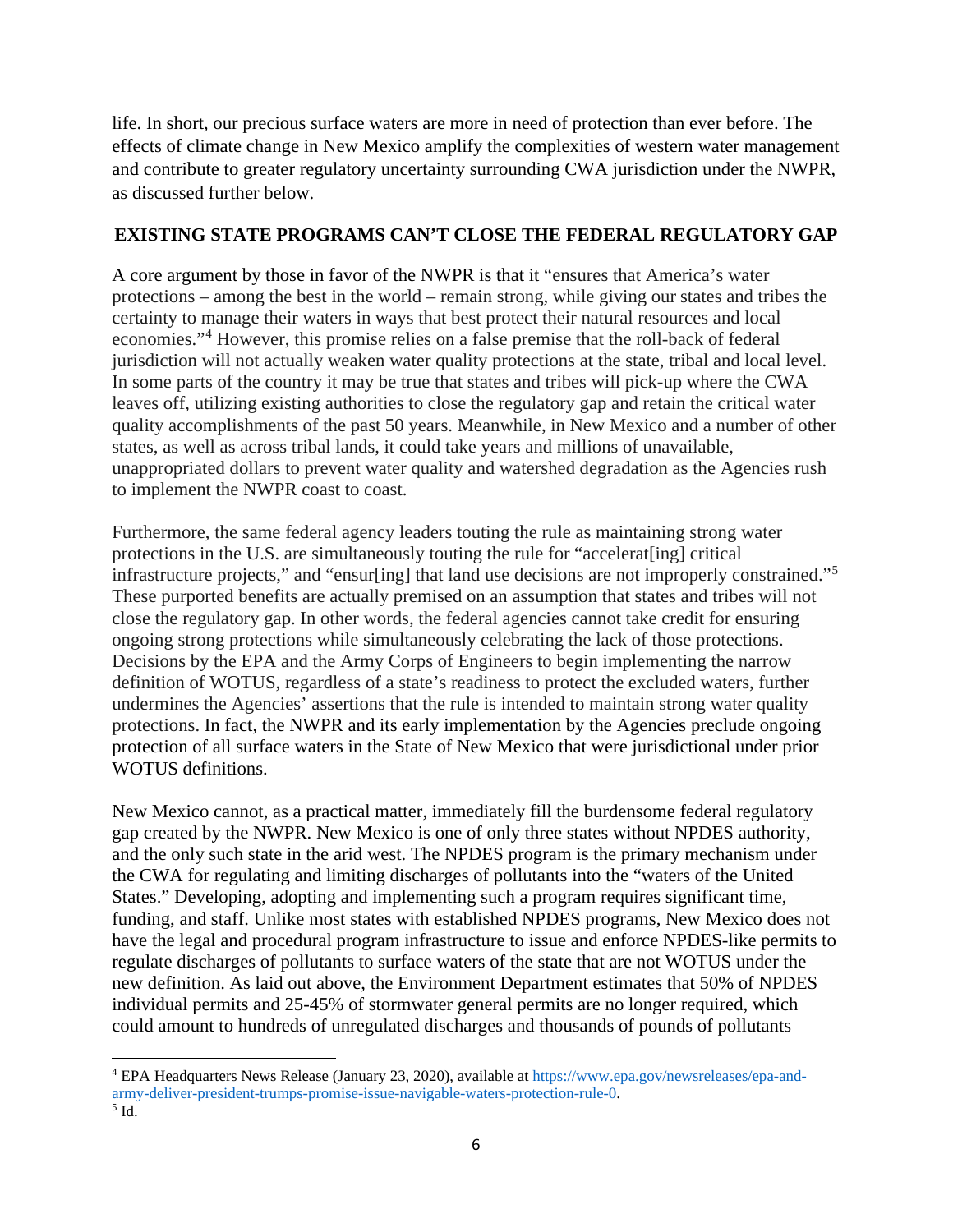entering New Mexico's surface waters every year as a result of the NWPR federal rollback.

The NWPR imposes significant resource burdens on the Environment Department while putting the health of New Mexico waters and citizens at great risk. The premise that all states are capable of addressing water quality issues in their state is false. Not all states can implement a robust and successful water quality program without significant federal assistance. Recurring federal and state funds need to be identified to support a New Mexico surface water discharge permitting program because reasonable permit fees would not cover the costs of the program in New Mexico. To exacerbate this issue, federal financial support for water pollution control programs has been steadily declining over the past decade, making it more and more difficult to establish an effective and viable permitting program, to the detriment of New Mexico's precious surface waters. Many other states face challenges associated with existing laws that limit those states' ability to protect wetlands, streams and other water resources more broadly than federal law.<sup>[6](#page-7-0)</sup>

A preliminary analysis performed this year by an Environment Department contractor indicates that establishing and operating a surface water discharge permitting program may cost New Mexico taxpayers, including working families and small businesses, as much as \$15 million in the first year alone. For context, the current budget for all the Environment Department's surface water quality programs is approximately \$6.5 million annually. Meanwhile, New Mexico, like many other states, faces a budget shortfall amid the current economic recession.

The NWPR introduces great uncertainty into the Environment Department's regulatory efforts and burdens the Environment Department with the onerous task of interpreting and applying the NWPR. When the NWPR became effective, previous guidance documents, memoranda, and materials were rendered inoperative. In addition, the Environment Department is unaware of a firm commitment by EPA and ACE to provide guidance and training to assist with early implementation of the NWPR. With no new federal or state funding associated with this substantial shift in CWA jurisdiction, any Environment Department involvement in NWPR implementation will strain available resources for other priorities and programs, such as ambient water quality monitoring, assessment and reporting on the status of the State's surface waters, water quality standards revisions, water quality management and watershed-based planning, watershed and wetland restoration, groundwater protection, and program and project effectiveness monitoring. For example, on-the-ground investigations are needed to delineate, for compliance and enforcement purposes, which waters are truly intermittent and which are ephemeral. Considering New Mexico has over 88,000 miles of non-perennial streams, and the vast majority of streams in the State do not have active gages to measure stream flows, these stream-specific investigations will be extremely resource-intensive. The Environment Department already has received inquiries from various stakeholders, including the regulated community, about scope and implementation of the NWPR that cannot be answered due to uncertainties related to jurisdictional interpretation and enforcement.

For decades the Environment Department has relied on close coordination with EPA and ACE on CWA permitting actions in furtherance of our mission to preserve, protect and improve

<span id="page-7-0"></span><sup>6</sup> *State Constraints: State-Imposed Limitations on the Authority of Agencies to Regulate Waters Beyond the Scope of the Federal Clean Water Act* (2013), available at [https://www.eli.org/research-report/state-constraints-state](https://www.eli.org/research-report/state-constraints-state-imposed-limitations-authority-agencies-regulate-waters)[imposed-limitations-authority-agencies-regulate-waters.](https://www.eli.org/research-report/state-constraints-state-imposed-limitations-authority-agencies-regulate-waters)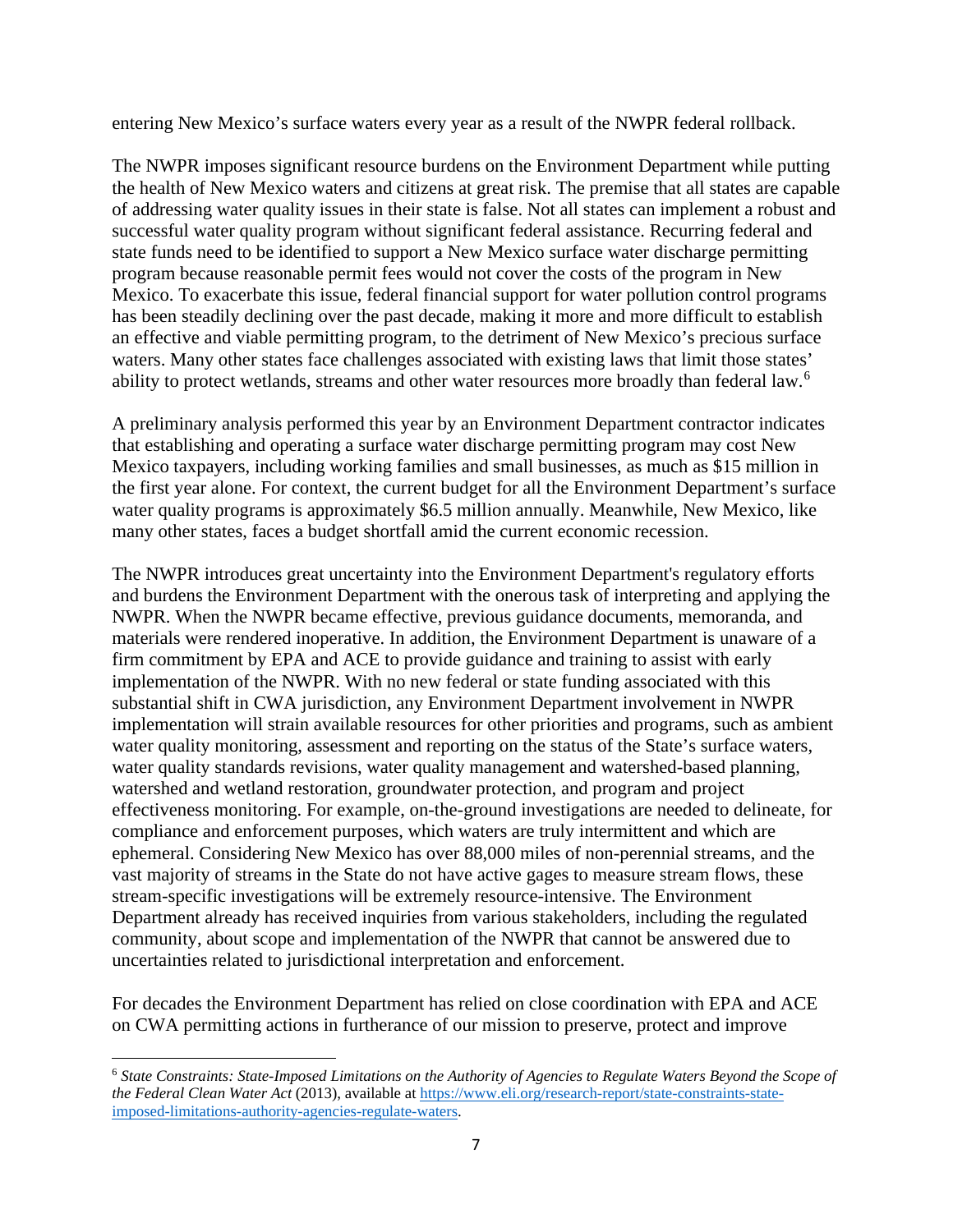surface water quality across our state. Simply put, there is no ready substitute under State laws and budgets to maintain the critical surface water protections achieved through CWA Section 402 and 404 permits. The decision of federal agencies to proceed with NWPR implementation without consideration of state and tribal coverage will allow hydrologically connected ephemeral tributaries to be permanently filled or degraded, to the detriment of the downstream jurisdictional waters the NWPR purports to protect.

## **POLLUTED WATERS HURT THE NEW MEXICO ECONOMY**

The value of healthy surface waters in New Mexico is both cultural and economic. New Mexico's diverse waters recharge aquifers, support an amazing variety of wildlife and aquatic life, maintain drinking water resources for over 40 percent of the population, and sustain critical economic activity. The Environment Department is concerned about the economic costs associated with the regulatory vacuum created by the NWPR for the majority of New Mexico surface waters. Not only are polluted waters costly for drinking water utilities, farmers and the thriving tourism industry, we see implementation of the rule as creating new areas of regulatory uncertainty that will burden New Mexico businesses and communities.

The regulatory gaps created by the ephemeral waters exemption and loss of wetlands protections resulting from the NWPR will result in decreased water quality, as explained above. As a result, the cost to treat drinking water and maintain drinking water infrastructure will increase. The cost to treat surface water to drinking water standards depends on the quality of water coming into the treatment plant, the technologies used, the size of the system, and the energy source. Municipalities will likely need to invest in water treatment infrastructure and other costly technologies, such as desalination and ultrafiltration, to provide clean, safe water for drinking. Degraded water quality coming into the treatment plant, the need for improved and more costly treatment technologies and the less populated, rural nature of New Mexico as a whole will cause water treatment costs to increase substantially for many in the state and may force municipalities to choose lower water quality over necessary investments for clean and safe drinking water. In addition, enhanced treatment to remove pollutants causes increased water loss during treatment, which translates to less potable water in an increasingly arid State.

Outdoor recreation is among New Mexico's largest economic sectors, representing the lifeblood of communities across the state and providing livelihoods for tens of thousands of New Mexicans. More than twice as many jobs in New Mexico depend on outdoor recreation than on the energy and mining sectors combined. The NWPR does not take into account the recreational economy impacts associated with poorer water quality. In addition to tourism dollars spent by New Mexicans in New Mexico, the Tourism Department reports that the State also has a high percentage of out-of-state visitors who come to New Mexico for outdoor recreation activities, such as river rafting, fly fishing, camping, boating and wildlife viewing along the State's scenic waters. Visitors spent \$846 million on recreation in the State in 2017, supporting 13,000 direct jobs. In addition, the New Mexico Department of Game and Fish reports there are 160,000 anglers who fish in New Mexico, spending \$268 million on their activities annually. The New Mexico Outdoor Recreation Division, created by legislation in 2019, is tasked with increasing outdoor recreation-based economic development, tourism and ecotourism, recruiting new outdoor recreation business to New Mexico, and promoting education about outdoor recreation's benefits to enhance public health. People do not want to recreate on polluted waters that cannot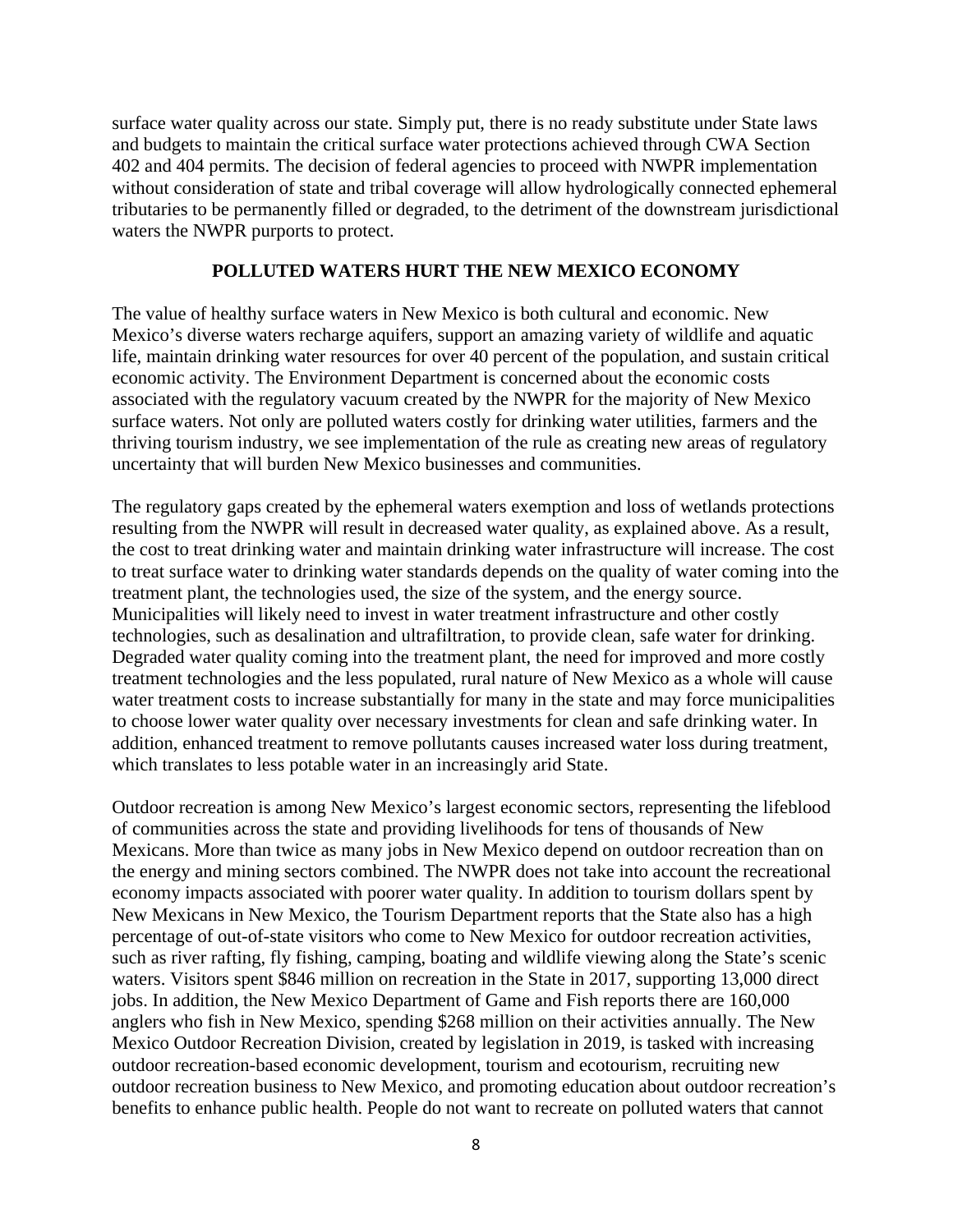sustain healthy fish, bird and wildlife populations. The outdoor recreation industry in New Mexico will be adversely impacted by the regulatory gap created by the NWPR, to the detriment of jobs and revenue in New Mexico.

Agriculture is part of New Mexico's cultural and economic identity. We are the top state in the country in chile production, third in pecans and in the top 10 for number of dairy cows. According to the New Mexico Economic Development Department, there are 24,800 farms in the State and agriculture and food products are among the State's top five exports.<sup>[7](#page-9-0)</sup> As a rural state with a poverty rate nearly twice the national average, many family farms grow crops and raise livestock for their own families and neighbors, as well as to contribute to the local economy. The Environment Department's surface water quality programs are designed and implemented to identify waters used for irrigation/irrigation storage and livestock watering and to then take actions to protect and restore those waters to support that use. Based on the scope of the NWPR and New Mexico's inability to close the regulatory gap, waters that farmers rely on to irrigate crops and water livestock to feed New Mexicans and export to other states and nations will be vulnerable to increased pollutant loads from dischargers and detrimental impacts from dredge and fill activities.

To represent benefit-cost analyses of the NWPR, EPA and ACE relied on three case studies in the supporting Economic Analysis, "to explore potential changes and resulting forgone benefits and avoided costs."[8](#page-9-1) The case studies focused on three geographical regions – the Ohio River Basin, the Lower Missouri River Basin, and the Rio Grande River [sic] Basin – that intersect 10 states. The Rio Grande River Basin was divided into two major watersheds, the Upper Pecos (HUC 1306) and Lower Pecos (HUC 1307) River Basins, which contain a combined 44,300 square miles in New Mexico and Texas from east of Santa Fe, New Mexico to the confluence of the Pecos River and Rio Grande at the Texas-Mexico border. This case study found 85% of stream miles within the Upper Pecos River Basin in New Mexico are ephemeral, and 34% of all wetland acres to be "non-abutting" wetlands. These ephemeral waters and non-abutting wetlands in the Upper Pecos River Basin are clearly not federally protected under the NWPR, whereas many other waters in the Upper Pecos River Basin *may* no longer be protected under the NWPR because they likely do not contribute surface flow to a downstream jurisdictional water in a "typical year." The cost analysis for the Rio Grande/Pecos River case study shows benefits of the NWPR to be minimal or negligible; however, the Agencies did not quantify or monetize the environmental effects and forgone benefits of the NWPR for this case study, blaming this deficiency on limitations in the data. Again, the Agencies chose to ignore their own research and data by disregarding the 2015 *Economic Analysis of the EPA-Army Clean Water Rule,* which monetized the ecosystem services and benefits from wetlands.<sup>[9](#page-9-2)</sup> In fact, the estimation of nonmarket environmental values is not new – one notable example is compensation for the 1989 Exxon Valdez oil spill in the Gulf of Alaska. It is well known that wetlands provide many ecological and economic benefits to watersheds, such as filtering and improving water quality,

<span id="page-9-0"></span><sup>7</sup> Se[e https://gonm.biz/uploads/documents/publications/AgricultureWEB.pdf.](https://gonm.biz/uploads/documents/publications/AgricultureWEB.pdf)

<span id="page-9-1"></span><sup>8</sup> *Economic Analysis for the Navigable Waters Protection Rule: Definition of "Waters of the United States."* U.S. Environmental Protection Agency and U.S. Department of the Army (January 22, 2020).

<span id="page-9-2"></span><sup>9</sup> *Economic Analysis of the EPA-Army Clean Water Rule.* U.S. Environmental Protection Agency and U.S. Department of the Army (May 20, 2015), available at [https://www.epa.gov/sites/production/files/2015-](https://www.epa.gov/sites/production/files/2015-06/documents/508-final_clean_water_rule_economic_analysis_5-20-15.pdf) [06/documents/508-final\\_clean\\_water\\_rule\\_economic\\_analysis\\_5-20-15.pdf.](https://www.epa.gov/sites/production/files/2015-06/documents/508-final_clean_water_rule_economic_analysis_5-20-15.pdf)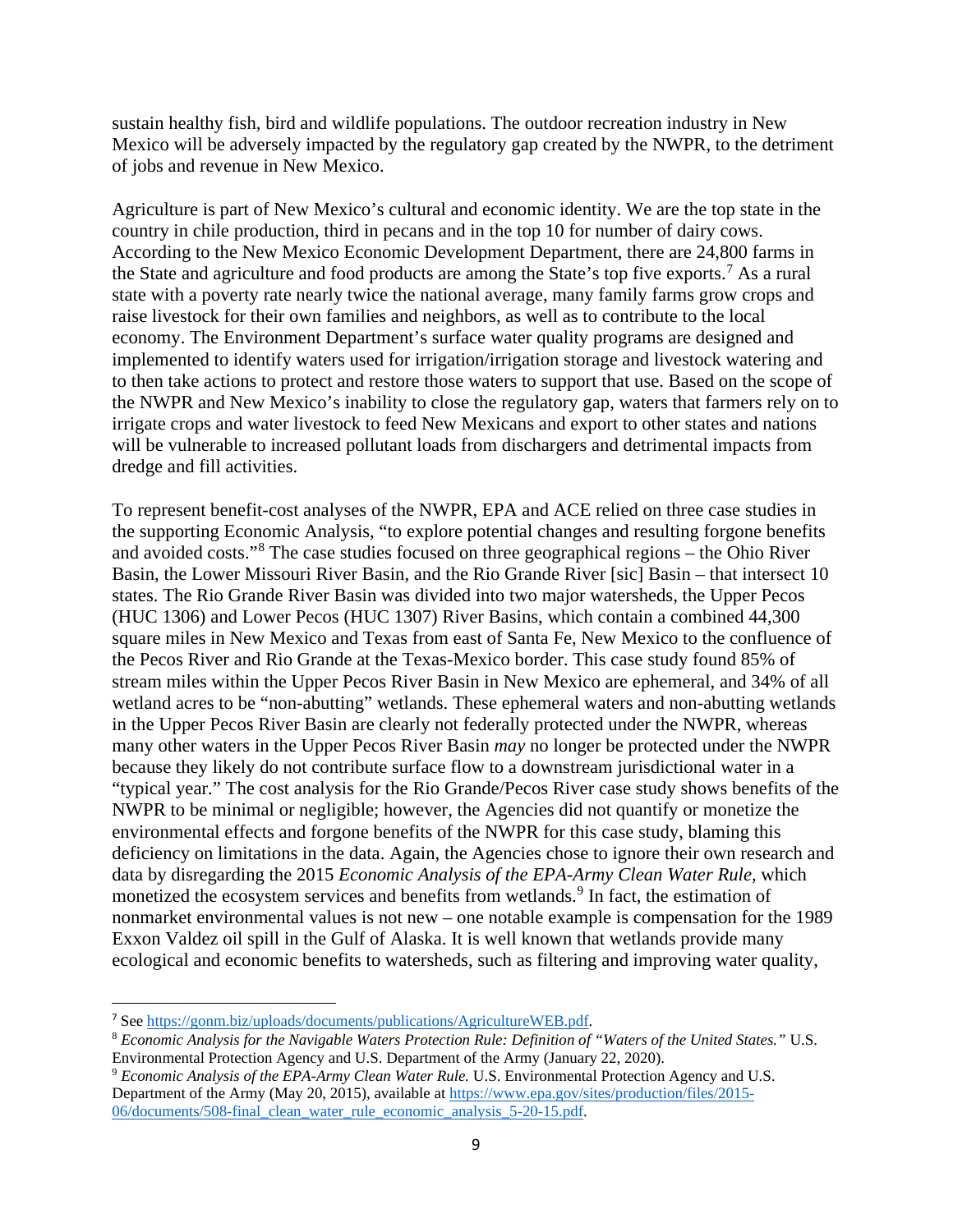flood attenuation, erosion control, carbon sequestration, aquifer recharge, and providing fish and wildlife habitat and nurseries.<sup>[10](#page-10-0)</sup> It is also known that ephemeral waters are ecologically and hydrologically significant in arid and semi-arid watersheds of the southwestern United States, and transport nutrients and sediment to downstream ecosystems, provide habitat for wildlife, and recharge aquifers used for drinking water.<sup>[11](#page-10-1)</sup> The NWPR fails to account for the economic costs of degraded ephemeral streams and unprotected wetlands.

Beyond these intersections between New Mexico's economic engines and clean water, I will provide a few examples of why grandiose claims of an era of regulatory certainty made possible by the NWPR are false. First, the NWPR significantly changes the national regulatory landscape, cutting away at the CWA authors' goal of establishing a level playing field to regulate discharges from state to state. In our 21<sup>st</sup> Century economy, hundreds of businesses that operate in multiple states will have the added burden of navigating state surface water regulatory regimes that once shared a common baseline through CWA program implementation.

Another area of regulatory uncertainty is the reliance in the NWPR on determining whether waterbodies are perennial or intermittent in a "typical year." A lack of connectivity or perenniality today or in a "typical year" is not a suitable feature that EPA, ACE and New Mexico can rely upon to define a jurisdictional water. Under the NWPR, ephemeral waters, such as the Santa Fe River, Rio Hondo, Jemez River, Rio Puerco, Tijeras Arroyo, and Rio Grande tributaries on the Pajarito Plateau (which contain legacy contamination from the Manhattan Project), will have severed and interrupted jurisdiction in the middle and lower reaches. This creates a patchwork of jurisdictional and non-jurisdictional segments along the path of a river that make it nearly impossible to implement an effective water quality protection program, and likewise make it difficult for the regulated community to be certain of what is required of them.

Finally, the Agencies failed to address cross-media implications of the NWPR, thereby adding regulatory uncertainty for municipalities and businesses. The federal Resource Conservation and Recovery Act (RCRA) exempts wastewater treatment units from regulation under RCRA if, in addition to a number of other conditions, those units discharge effluent pursuant to an NPDES permit.[12](#page-10-2) Under the NWPR in New Mexico, many facilities currently discharging pursuant to an NPDES permit are no longer required to have such a permit due to changed jurisdictional status of the receiving waterbody. As a result, these facilities may be subject to regulation under RCRA for the first time, are likely to not have performed an analysis of whether they are subject to RCRA and will likely be operating in violation of RCRA requirements as a result. Given that a number of these facilities are industrial or municipal facilities that have not contemplated regulation as a RCRA treatment, storage or disposal facility (TSDF), this will present an additional economic hardship on these facilities in New Mexico. If the industrial or municipal facilities discharging to an ephemeral stream lose NPDES permit coverage, these newly regulated TSDFs may also be deemed as land disposing of waste – or hazardous waste – as an implication of WOTUS.

<span id="page-10-0"></span><sup>10</sup> See [https://www.epa.gov/sites/production/files/2016-02/documents/wetlandfunctionsvalues.pdf.](https://www.epa.gov/sites/production/files/2016-02/documents/wetlandfunctionsvalues.pdf)

<span id="page-10-2"></span><span id="page-10-1"></span><sup>&</sup>lt;sup>11</sup> Levick, L., et al. 2008. The Ecological and Hydrological Significance of Ephemeral and Intermittent Streams in the Arid and Semi-arid American Southwest. U.S. Environmental Protection Agency and USDA/ARS Southwest Watershed Research Center, EPA/600/R-08/134, ARS/233046, 116 pp. <sup>12</sup> 42 U.S.C. § 6903(27).